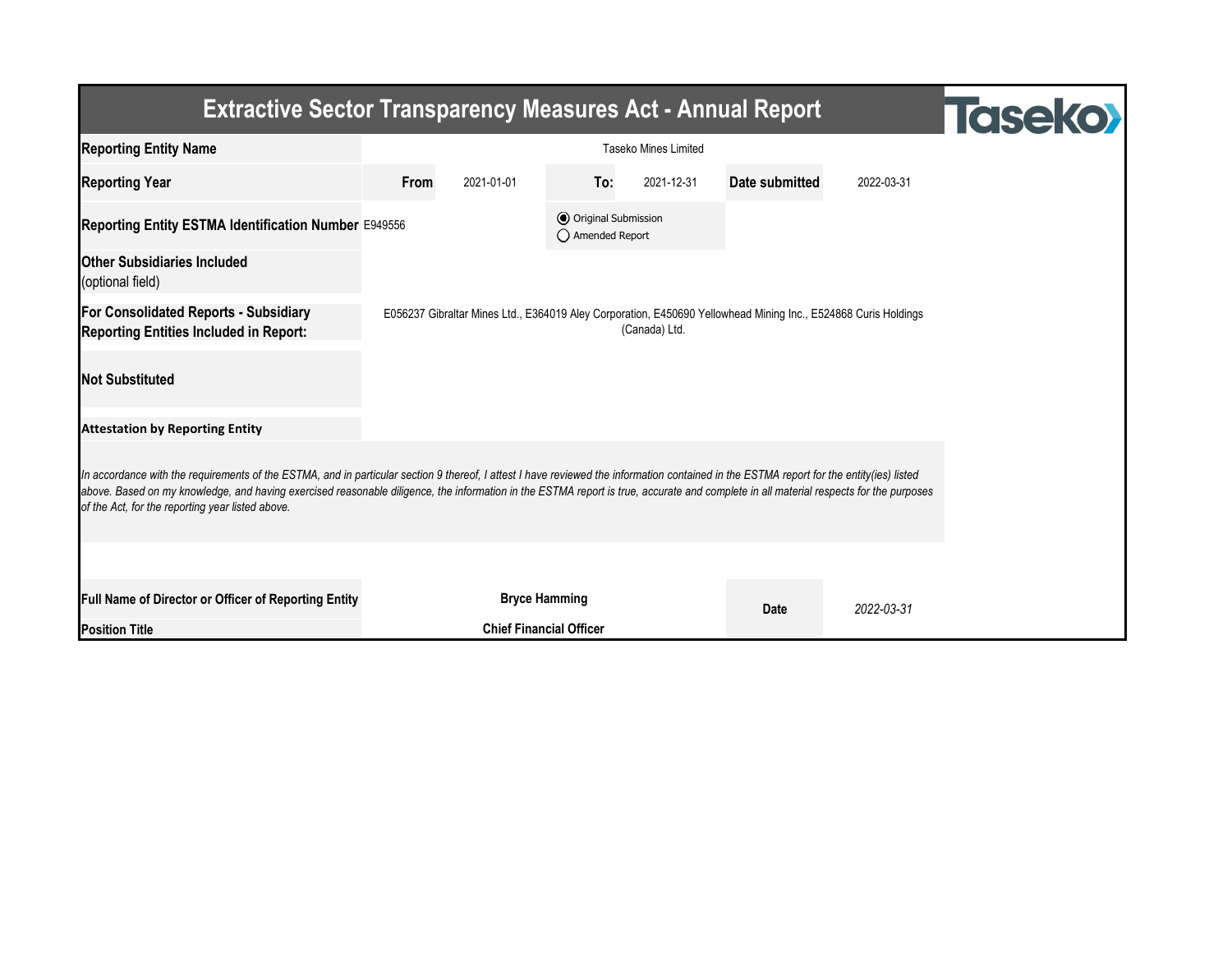| Extractive Sector Transparency Measures Act - Annual Report                                                                                                        |                                                                                                                                                                                                                                 |                                                                                                                                            |                                        |                  |         |                                |                |                  |                                               |                                      |                     |  |
|--------------------------------------------------------------------------------------------------------------------------------------------------------------------|---------------------------------------------------------------------------------------------------------------------------------------------------------------------------------------------------------------------------------|--------------------------------------------------------------------------------------------------------------------------------------------|----------------------------------------|------------------|---------|--------------------------------|----------------|------------------|-----------------------------------------------|--------------------------------------|---------------------|--|
| <b>Reporting Year</b><br><b>Reporting Entity Name</b><br><b>Reporting Entity ESTMA</b><br><b>Identification Number</b><br><b>Subsidiary Reporting Entities (if</b> | From:                                                                                                                                                                                                                           | 2021-01-01<br>E056237 Gibraltar Mines Ltd., E364019 Aley Corporation, E450690 Yellowhead Mining Inc., E524868 Curis Holdings (Canada) Ltd. | To:<br>Taseko Mines Limited<br>E949556 | 2021-12-31       |         | <b>Currency of the Report</b>  | CAD            |                  |                                               |                                      |                     |  |
| necessary)                                                                                                                                                         | <b>Payments by Payee</b>                                                                                                                                                                                                        |                                                                                                                                            |                                        |                  |         |                                |                |                  |                                               |                                      |                     |  |
| Country                                                                                                                                                            | Payee Name <sup>1</sup>                                                                                                                                                                                                         | Departments, Agency, etc<br>within Payee that Received<br>Payments <sup>2</sup>                                                            | <b>Taxes</b>                           | <b>Royalties</b> | Fees    | <b>Production Entitlements</b> | <b>Bonuses</b> | <b>Dividends</b> | Infrastructure<br><b>Improvement Payments</b> | <b>Total Amount paid to</b><br>Payee | Notes <sup>34</sup> |  |
| Canada                                                                                                                                                             | Government of British<br>Columbia                                                                                                                                                                                               |                                                                                                                                            | 3,790,000                              |                  | 830,000 |                                |                |                  |                                               | 4,620,000                            |                     |  |
| Canada                                                                                                                                                             | Williams Lake First Nation                                                                                                                                                                                                      |                                                                                                                                            |                                        |                  | 140,000 |                                |                |                  |                                               | 140,000                              |                     |  |
| Canada                                                                                                                                                             | Xat'sull First Nation                                                                                                                                                                                                           |                                                                                                                                            |                                        |                  | 140,000 |                                |                |                  |                                               | 140,000                              |                     |  |
| United States of America                                                                                                                                           | Pinal County                                                                                                                                                                                                                    |                                                                                                                                            | 120,000                                |                  |         |                                |                |                  |                                               | 120,000                              |                     |  |
| United States of America                                                                                                                                           | Government of Arizona                                                                                                                                                                                                           |                                                                                                                                            |                                        |                  | 90,000  |                                |                |                  |                                               | 90,000                               |                     |  |
|                                                                                                                                                                    |                                                                                                                                                                                                                                 |                                                                                                                                            |                                        |                  |         |                                |                |                  |                                               |                                      |                     |  |
|                                                                                                                                                                    |                                                                                                                                                                                                                                 |                                                                                                                                            |                                        |                  |         |                                |                |                  |                                               |                                      |                     |  |
|                                                                                                                                                                    |                                                                                                                                                                                                                                 |                                                                                                                                            |                                        |                  |         |                                |                |                  |                                               |                                      |                     |  |
|                                                                                                                                                                    |                                                                                                                                                                                                                                 |                                                                                                                                            |                                        |                  |         |                                |                |                  |                                               |                                      |                     |  |
|                                                                                                                                                                    |                                                                                                                                                                                                                                 |                                                                                                                                            |                                        |                  |         |                                |                |                  |                                               |                                      |                     |  |
|                                                                                                                                                                    |                                                                                                                                                                                                                                 |                                                                                                                                            |                                        |                  |         |                                |                |                  |                                               |                                      |                     |  |
|                                                                                                                                                                    |                                                                                                                                                                                                                                 |                                                                                                                                            |                                        |                  |         |                                |                |                  |                                               |                                      |                     |  |
|                                                                                                                                                                    |                                                                                                                                                                                                                                 |                                                                                                                                            |                                        |                  |         |                                |                |                  |                                               |                                      |                     |  |
|                                                                                                                                                                    |                                                                                                                                                                                                                                 |                                                                                                                                            |                                        |                  |         |                                |                |                  |                                               |                                      |                     |  |
|                                                                                                                                                                    |                                                                                                                                                                                                                                 |                                                                                                                                            |                                        |                  |         |                                |                |                  |                                               |                                      |                     |  |
|                                                                                                                                                                    |                                                                                                                                                                                                                                 |                                                                                                                                            |                                        |                  |         |                                |                |                  |                                               |                                      |                     |  |
|                                                                                                                                                                    |                                                                                                                                                                                                                                 |                                                                                                                                            |                                        |                  |         |                                |                |                  |                                               |                                      |                     |  |
|                                                                                                                                                                    |                                                                                                                                                                                                                                 |                                                                                                                                            |                                        |                  |         |                                |                |                  |                                               |                                      |                     |  |
|                                                                                                                                                                    |                                                                                                                                                                                                                                 |                                                                                                                                            |                                        |                  |         |                                |                |                  |                                               |                                      |                     |  |
|                                                                                                                                                                    |                                                                                                                                                                                                                                 |                                                                                                                                            |                                        |                  |         |                                |                |                  |                                               |                                      |                     |  |
|                                                                                                                                                                    |                                                                                                                                                                                                                                 |                                                                                                                                            |                                        |                  |         |                                |                |                  |                                               |                                      |                     |  |
|                                                                                                                                                                    |                                                                                                                                                                                                                                 |                                                                                                                                            |                                        |                  |         |                                |                |                  |                                               |                                      |                     |  |
|                                                                                                                                                                    |                                                                                                                                                                                                                                 |                                                                                                                                            |                                        |                  |         |                                |                |                  |                                               |                                      |                     |  |
|                                                                                                                                                                    |                                                                                                                                                                                                                                 |                                                                                                                                            |                                        |                  |         |                                |                |                  |                                               |                                      |                     |  |
|                                                                                                                                                                    |                                                                                                                                                                                                                                 |                                                                                                                                            |                                        |                  |         |                                |                |                  |                                               |                                      |                     |  |
|                                                                                                                                                                    |                                                                                                                                                                                                                                 |                                                                                                                                            |                                        |                  |         |                                |                |                  |                                               |                                      |                     |  |
|                                                                                                                                                                    |                                                                                                                                                                                                                                 |                                                                                                                                            |                                        |                  |         |                                |                |                  |                                               |                                      |                     |  |
|                                                                                                                                                                    |                                                                                                                                                                                                                                 |                                                                                                                                            |                                        |                  |         |                                |                |                  |                                               |                                      |                     |  |
|                                                                                                                                                                    |                                                                                                                                                                                                                                 |                                                                                                                                            |                                        |                  |         |                                |                |                  |                                               |                                      |                     |  |
| <b>Additional Notes:</b>                                                                                                                                           | (1) All payments are reported in Canadian dollars and rounded to the nearest \$10,000. Where payments were made in currencies other than Canadian dollars, the payments were translated into Canadian dollars using the average |                                                                                                                                            |                                        |                  |         |                                |                |                  |                                               |                                      |                     |  |